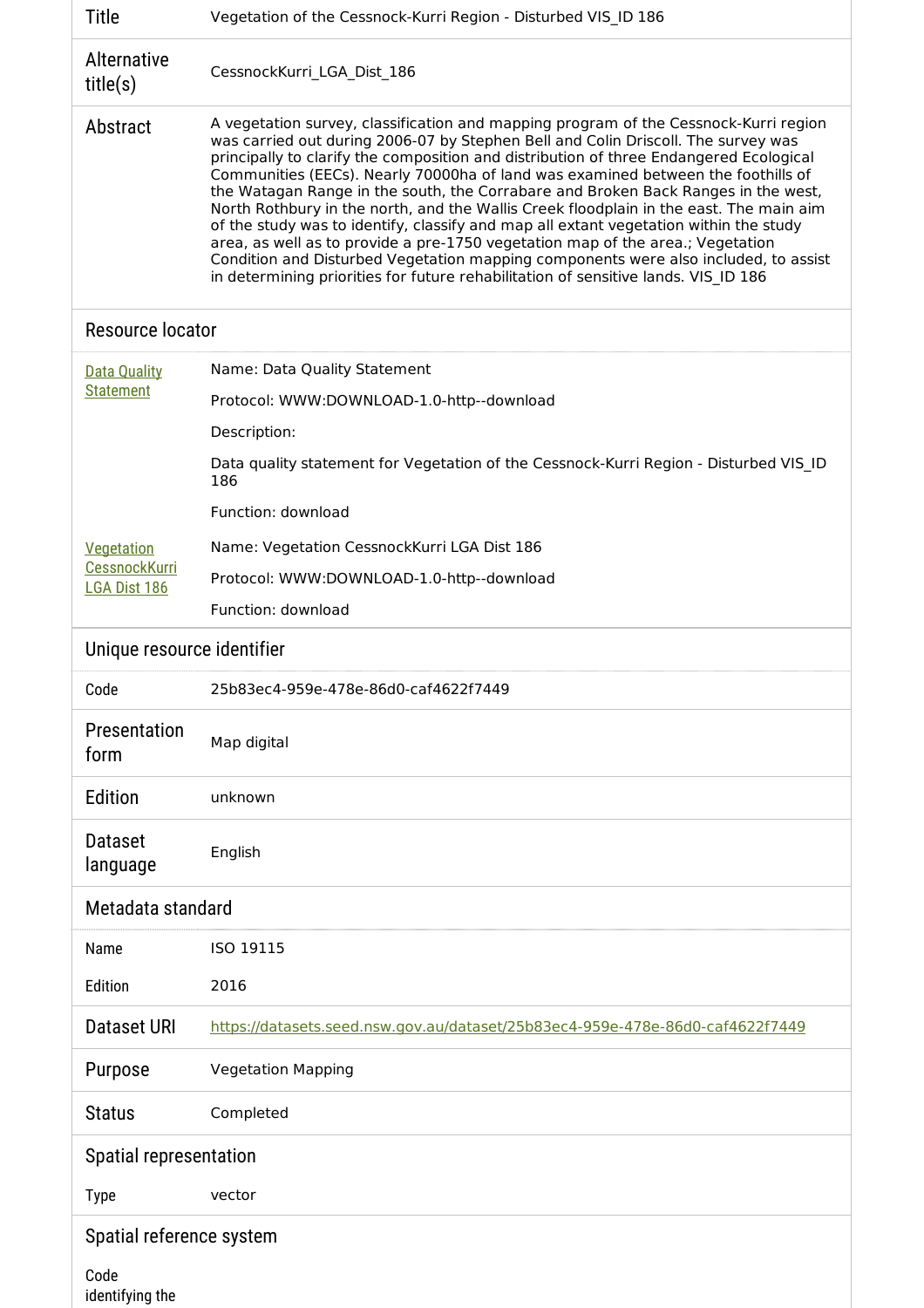| spatial<br>reference<br>system      | 4283                                                                                                                                                                                                                                                             |                                        |  |  |
|-------------------------------------|------------------------------------------------------------------------------------------------------------------------------------------------------------------------------------------------------------------------------------------------------------------|----------------------------------------|--|--|
| Equivalent<br>scale                 | 1:None                                                                                                                                                                                                                                                           |                                        |  |  |
| Additional<br>information<br>source | Bell, S.A.J. & Driscoll, C. (2007) Vegetation of the Cessnock-Kurri Region, Cessnock LGA,<br>New South Wales:; Survey, Classification & Mapping. Unpublished Report to<br>Department of Environment & Climate Change.; Eastcoast Flora Survey. November<br>2007. |                                        |  |  |
| Topic category                      |                                                                                                                                                                                                                                                                  |                                        |  |  |
| Keyword set                         |                                                                                                                                                                                                                                                                  |                                        |  |  |
| keyword value                       |                                                                                                                                                                                                                                                                  | <b>VEGETATION-Floristic</b>            |  |  |
| Originating controlled vocabulary   |                                                                                                                                                                                                                                                                  |                                        |  |  |
| Title                               |                                                                                                                                                                                                                                                                  | <b>ANZLIC Search Words</b>             |  |  |
| Reference date                      |                                                                                                                                                                                                                                                                  | 2008-05-16                             |  |  |
| Geographic location                 |                                                                                                                                                                                                                                                                  |                                        |  |  |
| West bounding longitude             |                                                                                                                                                                                                                                                                  | 151.2958                               |  |  |
| East bounding longitude             |                                                                                                                                                                                                                                                                  | 151.6683                               |  |  |
| North bounding latitude             |                                                                                                                                                                                                                                                                  | $-32.9799$                             |  |  |
| South bounding latitude             |                                                                                                                                                                                                                                                                  | $-32.6074$                             |  |  |
| Vertical extent information         |                                                                                                                                                                                                                                                                  |                                        |  |  |
| Minimum value                       |                                                                                                                                                                                                                                                                  | $-100$                                 |  |  |
| Maximum value                       |                                                                                                                                                                                                                                                                  | 2228                                   |  |  |
| Coordinate reference system         |                                                                                                                                                                                                                                                                  |                                        |  |  |
| Authority code                      |                                                                                                                                                                                                                                                                  | urn:ogc:def:cs:EPSG::                  |  |  |
|                                     | Code identifying the coordinate reference system                                                                                                                                                                                                                 | 5711                                   |  |  |
| <b>Temporal extent</b>              |                                                                                                                                                                                                                                                                  |                                        |  |  |
| <b>Begin position</b>               |                                                                                                                                                                                                                                                                  | 2000-01-01                             |  |  |
| End position                        |                                                                                                                                                                                                                                                                  | N/A                                    |  |  |
| Dataset reference date              |                                                                                                                                                                                                                                                                  |                                        |  |  |
| Resource maintenance                |                                                                                                                                                                                                                                                                  |                                        |  |  |
| Maintenance and update frequency    |                                                                                                                                                                                                                                                                  | Not planned                            |  |  |
| Contact info                        |                                                                                                                                                                                                                                                                  |                                        |  |  |
| Organisation name                   |                                                                                                                                                                                                                                                                  | Department of Planning and Environment |  |  |
| Responsible party role              |                                                                                                                                                                                                                                                                  | pointOfContact                         |  |  |